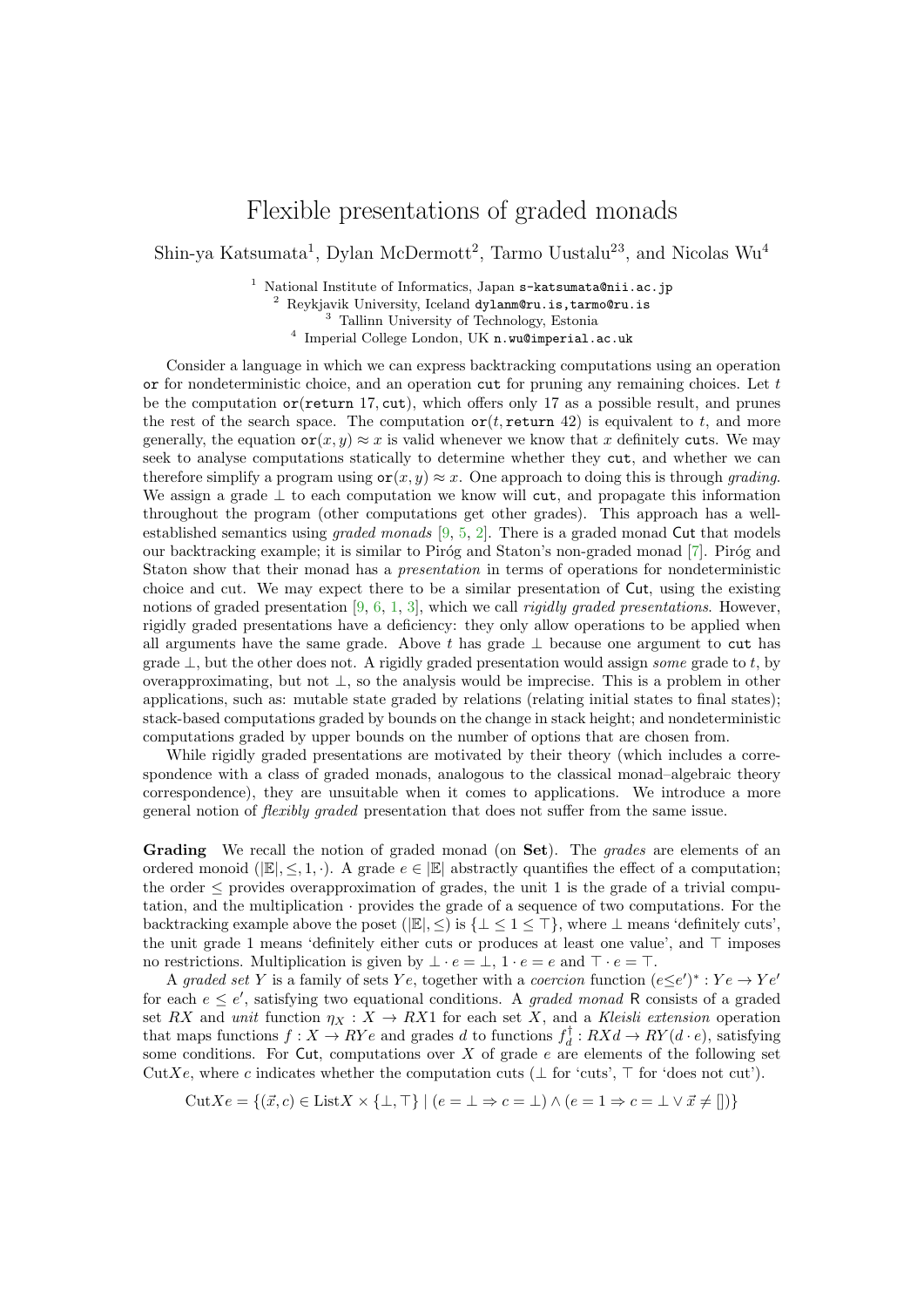Flexibly graded presentations In general, a presentation  $(\Sigma, E)$  consists of a *signature*  $\Sigma$ , specifying the *operations* and inducing a notion of *term*, and a set E of *equational axioms*, inducing an equational theory.

A flexibly graded signature  $\Sigma$  consists of a set  $\Sigma(\vec{d}';d)$  of  $(\vec{d}';d)$ -ary operations for each list of grades  $\vec{d}$  and grade d. (Rigidly graded signatures correspond to the special case in which every operation has  $\vec{d'} = [1, \ldots, 1]$ .) The terms over  $\Sigma$  are generated by the following rules for variables, coercions, and application of operations op  $\in \Sigma(\vec{d}^{\prime};d)$ , where  $\Gamma = x_1 : d'_1, \ldots, x_m : d'_m$ .

$$
\frac{1 \leq i \leq m}{\Gamma \vdash x_i : d'_i} \qquad \frac{\Gamma \vdash t : e \quad e \leq e'}{\Gamma \vdash (e \leq e')^* t : e'} \qquad \frac{\Gamma \vdash u_1 : d'_1 \cdot e \quad \cdots \quad \Gamma \vdash u_n : d'_n \cdot e}{\Gamma \vdash \text{op}(e; u_1, \ldots, u_n) : d \cdot e}
$$

The grade  $e$  in the op rule has a crucial role: it is there precisely because of the grade  $e$ in the Kleisli extension above. Unlike in a rigidly graded presentation, variables can have different grades  $d'_i$ . In a *flexibly graded presentation*  $(\Sigma, E)$ , an equational axiom in E is a pair  $(t, u)$  of terms of some grade e in some context Γ. These axioms induce a notion of equality  $\Gamma \vdash t \approx u : e$ . For the backtracking example, we have a flexibly graded version of Piróg and Staton's non-graded presentation [\[7\]](#page-2-3). The signature has operations cut, fail,  $\mathsf{or}_{d_1,d_2}$ , giving rise to the following rules for constructing terms (where ⊓ denotes meet).

$$
\frac{\Gamma \vdash u_1 : d_1 \cdot e \quad \Gamma \vdash u_2 : d_2 \cdot e}{\Gamma \vdash \mathsf{fail}(e;) : \top} \qquad \frac{\Gamma \vdash u_1 : d_1 \cdot e \quad \Gamma \vdash u_2 : d_2 \cdot e}{\Gamma \vdash \mathsf{or}_{d_1, d_2}(e; u_1, u_2) : (d_1 \sqcap d_2) \cdot e}
$$

One of the axioms (we omit the rest) is  $x : \bot, y : 1 \vdash$  or  $\bot, 1(1; x, y) \approx x : \bot$ , which is the example we use in the introduction. This can be applied only when x has grade  $\perp$ ; such a restriction on the grade of a variable is not possible in a rigidly graded presentation.

Semantics In classical universal algebra each presentation gives rise to a notion of algebra (a.k.a. model), consisting of a set with interpretations for the operations, validating the equations. The equational theory is sound and complete w.r.t. this notion of model. If  $(\Sigma, E)$  is a flexibly graded presentation, a  $\Sigma$ -algebra is a graded set A equipped with a natural transformation  $[\![op]\!] : \prod_i A(d_i \cdot -) \Rightarrow A(d \cdot -)$  for each op  $\in \Sigma(\vec{d'}, d)$ . These extend to interpretations  $[[t]] : \prod_i A(d'_i - ) \Rightarrow A(d - )$  of terms  $x_1 : d'_1, \ldots, x_n : d'_n \vdash t : d$ . A  $\Sigma$ -algebra is a  $(\Sigma, E)$ -algebra<br>when  $[[t]] = [[t]]$  for each evident  $(t, u)$ . The countinged logic is sound and complete: an equation when  $\llbracket t \rrbracket = \llbracket u \rrbracket$  for each axiom  $(t, u)$ . The equational logic is sound and complete: an equation  $\Gamma \vdash t \approx u : e$  is derivable exactly when  $\llbracket t \rrbracket = \llbracket u \rrbracket$  in every  $(\Sigma, E)$ -algebra.

Presenting graded monads In the classical correspondence between presentations and monads, the monad  $\mathsf{T}^{(\Sigma,E)}$  induced by a presentation is completely determined by the fact that  $T^{(\Sigma,E)}$ -algebras are equivalently  $(\Sigma, E)$ -algebras. For flexibly graded presentations the situation is more complex. In general, there is no graded monad whose algebras are  $(\Sigma, E)$ -algebras, and we do not get a *correspondence* with graded monads. However, every flexibly graded presentation does induce a canonical graded monad  $R^{(\Sigma,E)}$ . Every  $(\Sigma, E)$ -algebra induces an  $R^{(\Sigma,E)}$ -algebra, and  $R^{(\Sigma,E)}$  is in some sense the universal graded monad with this property (we omit the precise statement). Moreover, free  $R^{(\Sigma,E)}$ -algebras form  $(\Sigma, E)$ -algebras, so in particular the graded sets  $R^{(\Sigma,E)}$ X admit interpretations of the operations of  $\Sigma$ . These interpretations form *flexibly graded algebraic operations* for  $R^{(\Sigma,E)}$  (which are analogous to algebraic operations for non-graded monads [\[8\]](#page-2-7)). In this sense,  $(\Sigma, E)$  does indeed present a graded monad  $\mathsf{R}^{(\Sigma,E)}$ .

The proof of this involves a notion of *flexibly graded monad*, introduced in [\[4\]](#page-2-8). There is an algebra-preserving correspondence between flexibly graded presentations and flexibly graded monads that preserve *conical sifted colimits*, and every flexibly graded monad induces a canoni-cal (rigidly) graded monad [\[4,](#page-2-8) Section 5]. The latter is  $R^{(\Sigma,E)}$  if we start with  $(\Sigma, E)$ . Moreover, every graded monad R that preserves sifted colimits has a flexibly graded presentation.